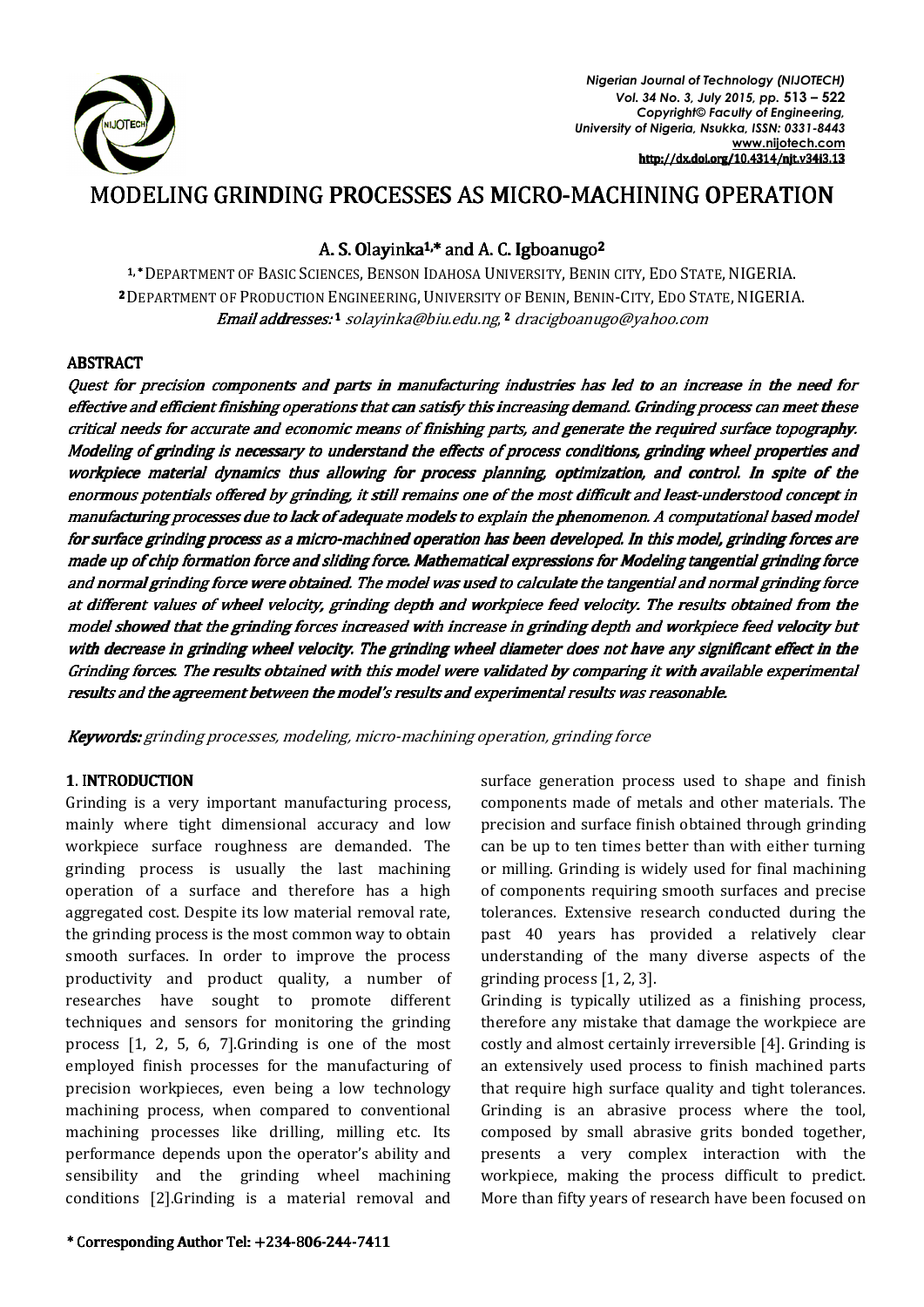the interaction between the processes, machine and workpiece parameters related to the output variables such us surface roughness and residual stresses. The lack of a complete understanding of the process and the low practicality of these analytical equations has forced the use of purely empirical equation for the process optimization. These empirical equations are simple in structure but their reliability depends on the sensor technology and on-line parameter estimation techniques to count for the no modeled process variations.

Grinding may be classified as non-precision or precision according to purpose and procedure. Nonprecision grinding includes snagging and offhand grinding. Both are done primarily to remove stock that cannot be taken off as conveniently by other methods. The workpiece is pressed hard against the wheel or vice versa. The accuracy and surface finish are of secondary importance. Precision grinding on the other hand is concerned with producing good surface finishes and accurate dimensions. There are many forms of precision grinding, but the three major industrial precision grinding processes are cylindrical, center less and surface grindings.

Several model shave been proposed and used to study grinding processes over the years. Walsh et al. developed a model for crankshaft pin grinding to predict the forces generated during grinding [8], a stochastic grinding force model as a function of the grinding conditions and grit distributions has also been studied [9]. In 1999, Gavrilov et al. developed a model to simulate grinding in a shaker ball mill so as to understand the mechanisms of alloying in order to design better equipment for producing mechanically alloyed material [10], the results obtained from their model compared favourably with experimental results of Shaw *et al.* [11]. Probabilistic model of the grinding process was developed based on well-founded assumptions by Stepien [12] to consider the random arrangement of the grain vertices at the wheel active surface. Ilio *et al.* [13] proposed some relationship for Modeling force components, cutting energy and work piece surface roughness in grinding of metal matrix composites. Modeling of dynamic micro-milling cutting forces was presented [14] with the effect of plowing, elastic recovery, run-out and dynamics on micromilling forces examined.

The continuous demand for hard and tough materials that can withstand varying stress conditions to ensure prolonged service life of components and parts and the needs for precision in processing these materials in manufacturing industries is the motivation behind this research. The need to process these materials economically so as to meet stringent product quality requirements has become a real challenge for researchers and practitioners in manufacturing industries. Grinding process can meet these critical needs for accurate and economic means of finishing parts, and generate the required surface topography. In this work, we develop a computational model using FORTRAN 95 for grinding process to simulate the tangential and normal grinding forces. With the model we studied the effects of the tangential and normal

grinding forces with grinding wheel velocity, grinding depth, grinding wheel diameter and workpiece velocity.

#### 2. MATHEMATICAL FORMULATION

Grinding forces are generally divided into cutting deformation force and sliding force.

$$
GrindingForce = F_{cuttingDeformation}
$$
  
+ F<sub>Sliding</sub> (1)

Where  $F_{\text{CuttingDeformation}}$  is Cutting deformation force and <sup>F</sup>Slidingis the Sliding force, however, Cutting deformation force is divided into chip formation force and plowing force but plowing force is negligible [15, 16] therefore equation (1) can be re- written as :

$$
GrindingForce = F_{Chip} + F_{Sliding}
$$
 (2)

Grinding forces can be separated into Normal Grinding Force  $(F_n)$  and Tangential Grinding Force  $(F_t)$  as given below.

$$
\begin{aligned} \n\{F_n &= F_{n, chip} + F_{n,sliding} \\ \n\{F_t &= F_{t,chip} + F_{t,sliding} \n\end{aligned} \tag{3}
$$

where  $F_{n,chi}$  is the normal chip formation force,  $F_{t, chip}$  is the tangential chip formation force,  $F_{n,sliding}$  is the normal sliding force, and  $F_{t,sliding}$  is the tangential sliding force.

Specific chip formation energy  $u_{ch}$  can be written as  $u_{chip} = \frac{F_{t,chip}V_s}{V_w a_n b}$ (4)

 $V_W a_p b$ where,  $V_s$  is the grinding wheel velocity,  $V_w$  is the work piece feed velocity,  $a_n$  is the grinding depth, and b is the grinding width.

Specific chip formation energy  $u_{chip}$  can be separated into two parts: static specific chip formation energy  $u_s$ and dynamic specific chip formation energy  $u_d$ .

$$
u_{chip} = u_s + u_d \tag{5}
$$

where static specific chip formation energy  $u_s$  is a constant which is determined by experiment according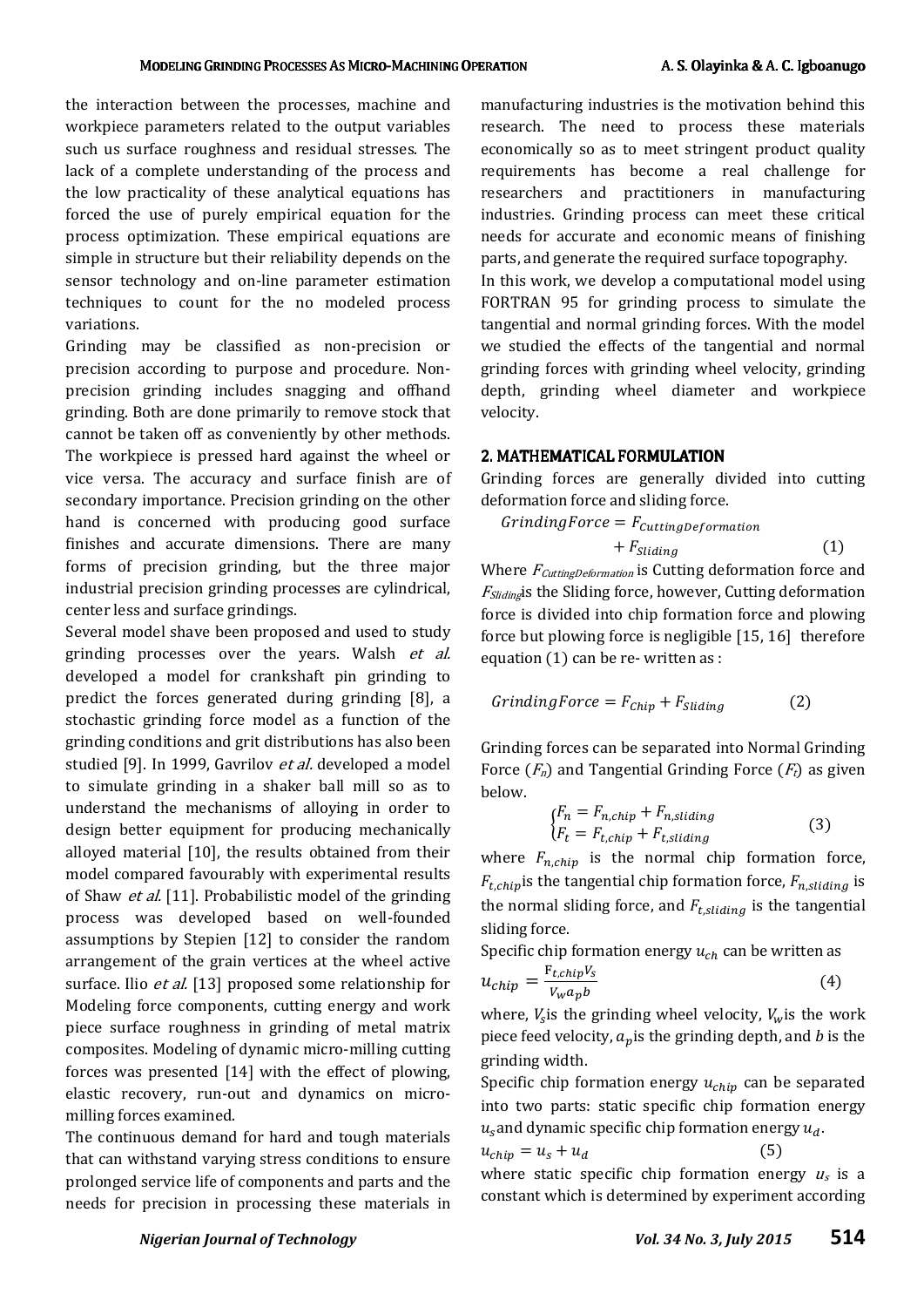#### MODELING GRINDING PROCESSES AS MICRO-MACHINING OPERATION A. S. Olayinka & A. C. Igboanugo

to element material and grinding wheel material. Dynamic specific chip formation energy  $u_d$  is determined by element material, grinding wheel material and grinding processing parameters.  $u_d$  is given by [16] as:

$$
u_d = K_2 \ln \frac{k (c r)^{0.5} d_e^{0.25} V_s^{1.5}}{\dot{\gamma}_o a_p^{0.25} V_w^{0.5}} \tag{6}
$$

Where  $k$  is a constant. Here  $C$  is the number of effective abrasive blades in unit area of grinding wheel,  $r$  is the ratio of chip thickness, and  $d_e$  is the equivalent diameter of wheel.  $\dot{y}$  is the strain rate of grinding progress,  $K_2$ and  $\dot{\gamma}_o$ are constants determined by experiment,

Substituting equation (6) into equation (5)

$$
u_{ch} = u_s + K_2 \ln \left( \frac{k (cr)^{0.5} d_e^{0.25} V_s^{1.5}}{\dot{\gamma}_o a_p^{0.25} V_w^{0.5}} \right) \tag{7}
$$

If we consider,

$$
K_1 = u_s + K_2 \ln \left( \frac{k (cr)^{0.5} d_e^{0.25}}{\dot{\gamma}_o} \right)
$$
(8)

Then equation (7) becomes

$$
u_{ch} = K_1 + K_2 \ln \left( \frac{V_s^{1.5}}{a_p^{0.25} V_w^{0.5}} \right) \tag{9}
$$

By using equation (4) the tangential chip formation force in grinding machining can be written as

$$
F_{t.ch} = u_{ch} \frac{V_w a_p}{V_s} b = \left( K_1 + K_2 \ln \left( \frac{V_s^{1.5}}{a_p^{0.25} V_w^{0.5}} \right) \right) \frac{V_w a_p}{V_s} b
$$

$$
= K_1 \frac{V_w a_p}{V_s} b
$$

$$
+ K_2 \frac{b V_w a_p}{V_s} \ln \frac{V_s^{1.5}}{a_p^{0.25} V_w^{0.5}}
$$
(10)

Here  $K_1\left(\frac{V_w a_p}{V_s}\right)$  $\frac{v - \mu}{v_s}$ ) bis the static tangential chip formation force and  $K_2 \left( \frac{bV_w a_p}{V_s} \right)$  $\frac{V_w a_p}{V_s}$ ) ln  $\left(\frac{V_s^{1.5}}{a_p^{0.25} V_1}\right)$  $\left(\frac{a_0^{0.25}V_w^{0.5}}{a_p^{0.25}V_w^{0.5}}\right)$  is the dynamic tangential chip formation force. Setting  $\varphi_1$  and  $\varphi_2$ as the ratio of static normal chip formation force to static tangential chip formation force and the ratio of dynamic normal chip formation force to dynamic tangential chip formation force, respectively, and normal chip formation force is

$$
F_{n.ch} = \varphi_1 K_1 \left(\frac{V_w a_p}{V_s}\right) b + \varphi_2 K_2 \left(\frac{bV_w a_p}{V_s}\right) \ln \left(\frac{V_s^{1.5}}{a_p^{0.25} V_w^{0.5}}\right)
$$
(11)

Considering  $K_3 = \varphi_1 K_1$  and  $K_4 = \varphi_2 K_2$ , equation 11 becomes

$$
F_{n,ch} = \left(K_3 + K_4 \ln \left(\frac{V_3^{1.5}}{a_p^{0.25} V_w^{0.5}}\right)\right) \frac{V_w a_p}{V_s} b \tag{12}
$$

In the geometric dynamics analysis of grinding grains, using parabola function to approximate cutting path, the deviation between the grinding wheel radius and the radius of curvature of cutting path is:

$$
\Delta = \pm \frac{4V_w}{d_e V_s} \tag{13}
$$

In this equation, positive sign is used for up grinding and negative sign is used for down grinding.

Experimental data [17] indicates that the average contact press  $\bar{p}$ between workpiece and abrasive grains wore plane approximately linearly increases as the deviation Δof radius of curvature increases, this relationship can be given by equation [16]

$$
\bar{p} = p_o \Delta = \frac{4p_o V_w}{d_e V_s} \tag{14}
$$

Here  $p_o$ is a constant and can be determined by experiment. From this equation, the average contact press  $\bar{p}$  between workpiece and abrasive grains wore plane varies with processing parameters of grinding. Therefore, there is likely to be elastic contact, elastoplastic contact or plastic contact. So the frictional coefficient  $\mu$ varies with the average contact press  $\bar{p}$ . According to the friction binomial theorem, the frictional coefficient is:

$$
\mu = \frac{\alpha A_0}{W} + \beta = \frac{\alpha}{\bar{p}} + \zeta \tag{15}
$$

Here W is the normal load,  $A_0$  is the contact area, and  $\alpha$  and  $\zeta$  are coefficients which are determined by physical and mechanical properties of contact interface.

Tangential sliding force and normal sliding force [16, 18] are as follows

$$
F_{t,sl} = \mu \bar{p} b A (d_e a_p)^{1/2} \tag{16}
$$

$$
F_{n,sl} = \bar{p}bA(d_e a_p)^{1/2} \tag{17}
$$

where A is the area ratio of grinding wheel's wear surface. Substituting equation (15) and (16) into equation (16) and (17) yields:

$$
F_{t,sl} = bA\left(\alpha + \frac{4\beta p_o V_w}{d_e V_s}\right) \left(d_e a_p\right)^{1/2} \tag{18}
$$

$$
F_{n,sl} = \frac{4bAp_o V_w}{V_s} \left(\frac{a_p}{d_e}\right)^{1/2} \tag{19}
$$

#### 2.1 Modeling Expression for Grinding Force

Substituting equations  $(10)$ ,  $(12)$ ,  $(18)$ , and  $(19)$  into equation (1), yields an equation for grinding force for surface grinding as follow: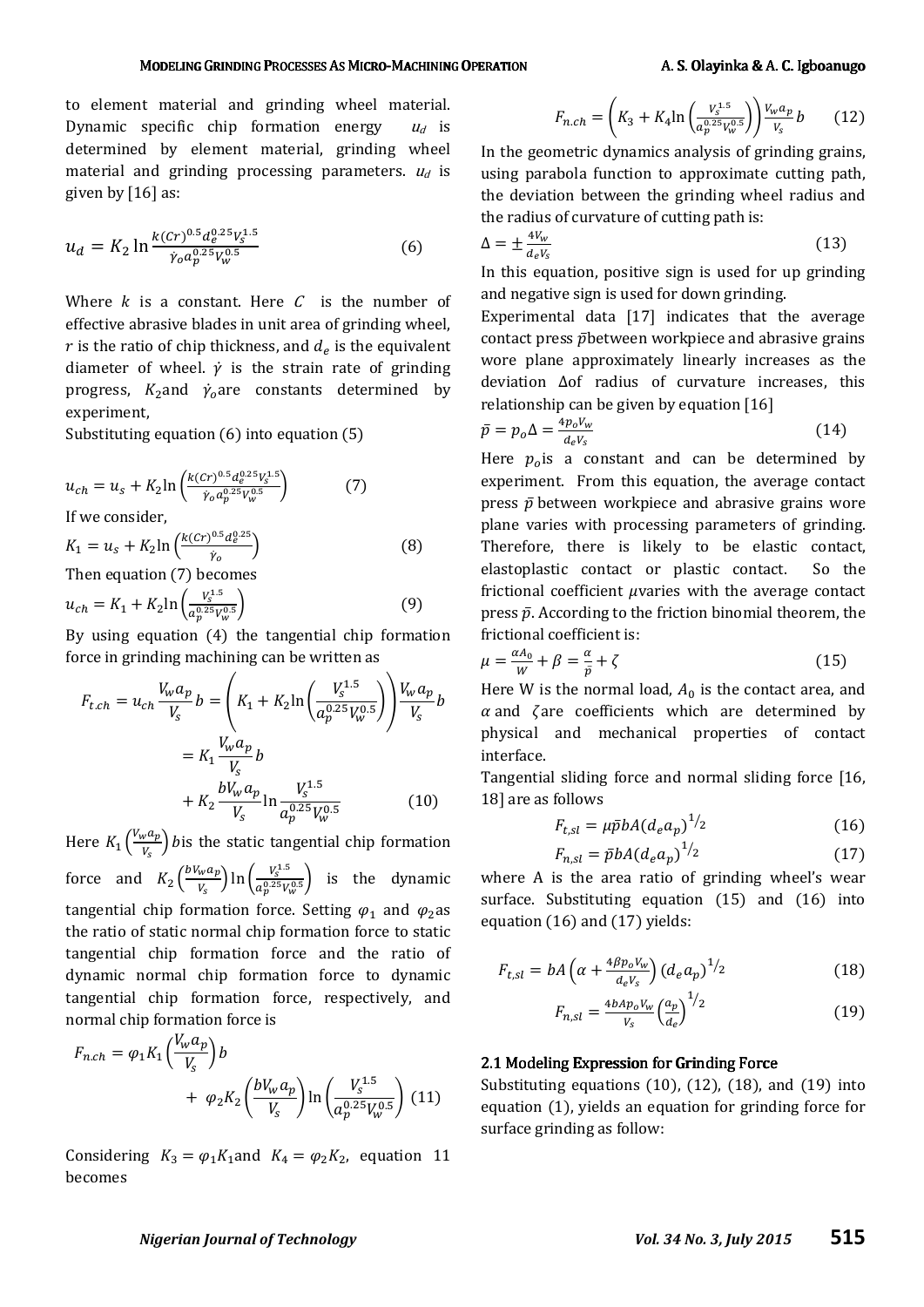$$
\begin{cases}\nF_t = \left( K_1 + K_2 \ln \left( \frac{V_s^{1.5}}{a_p^{0.25} V_w^{0.5}} \right) \right) \frac{V_w a_p}{V_s} b + bA \left( \alpha + \frac{4 \beta p_o V_w}{d_e V_s} \right) \left( d_e a_p \right)^{1/2} \\
F_n = \left( K_3 + K_4 \ln \left( \frac{V_s^{1.5}}{a_p^{0.25} V_w^{0.5}} \right) \right) \frac{V_w a_p}{V_s} b + \frac{4 b A p_o V_w}{V_s} \left( \frac{a_p}{d_e} \right)^{1/2}\n\end{cases}
$$
\n(20)

Several coefficients of equation (20) depends on experimental data, its deduction is based on Malkin's grinding theory, classical mental material cutting deformation theory and the associated disciplinarian about grinding processing parameters and cutting dynamic mechanical properties of metal material, considering the influence of grinding processing parameters to the friction coefficient between workpiece and grinding wheel. From equation (20), the calculation formulas of the tangential grinding force per unit width  $F_t'$  and the normal grinding force per unit width  $F'_n$ can be represented as

$$
\begin{cases}\nF'_t = \left(K_1 + K_2 \ln\left(\frac{V_3^{1.5}}{a_p^{0.25}V_w^{0.5}}\right)\right) \frac{V_w a_p}{V_s} + A\left(\alpha + \frac{4\beta p_o V_w}{d_e V_s}\right) \left(d_e a_p\right)^{1/2} \\
F'_n = \left(K_3 + K_4 \ln\left(\frac{V_3^{1.5}}{a_p^{0.25}V_w^{0.5}}\right)\right) \frac{V_w a_p}{V_s} + \frac{4A p_o V_w}{V_s} \left(\frac{a_p}{d_e}\right)^{1/2}\n\end{cases}
$$
\n(21)

If  $\alpha_0 = A\alpha_i\beta_0 = 4\beta A p_o$  and  $\varepsilon_0 = 4Ap_o$ , then, equation (21) becomes

$$
\begin{cases}\nF'_t = \left(K_1 + K_2 \ln\left(\frac{V_5^{1.5}}{a_p^{0.25}V_w^{0.5}}\right)\right) \frac{V_w a_p}{V_s} + \left(\alpha_o + \beta_o \frac{V_w}{d_e V_s}\right) \left(d_e a_p\right)^{1/2} \\
F'_n = \left(K_3 + K_4 \ln\left(\frac{V_5^{1.5}}{a_p^{0.25}V_w^{0.5}}\right)\right) \frac{V_w a_p}{V_s} + \frac{\varepsilon_o V_w}{V_s} \left(\frac{a_p}{d_e}\right)^{1/2}\n\end{cases}
$$
\n(22)

There are seven unknown parameters:  $K_1, K_2, K_3, K_4, \alpha_o, \beta_o, \varepsilon_0$ in equation (22) which is taken from the experimental data [16]. Substituting these constants into equation (22) and solving linear equations, the modeling expression for grinding force is obtained as

$$
\begin{cases}\nF'_t = \left(237,433 - 30,990 \ln \left(\frac{V_s^{1.5}}{a_p^{0.25}V_w^{0.5}}\right)\right) \frac{V_w a_p}{V_s} + \left(0.8367 + 6066 \frac{V_w}{d_e V_s}\right) \left(d_e a_p\right)^{1/2} \\
F'_n = \left(220,979 + 21,766 \ln \left(\frac{V_s^{1.5}}{a_p^{0.25}V_w^{0.5}}\right)\right) \frac{V_w a_p}{V_s} + 24,175 \frac{V_w}{V_s} \left(\frac{a_p}{d_e}\right)^{1/2}\n\end{cases}
$$
\n(23)

# 3. RESULTS AND DISCUSSION

#### 3.1 Tangential Grinding Force

The variation of Tangential Grinding Force per unit width with the Grinding depth at work piece velocity,  $V_w$  =0.15m/s is shown in Fig. 1 forour model as compared with the experimental data of Yang et al. [19]. The figure reveals that the Tangential Grinding Force increases with increase in the grinding depth for both the model and experimental data. Fig. 2 shows the variation of Tangential Grinding Force per unit width per unit width with the Grinding depth for different wheel diameters (125mm, 200mm and 250mm) at work piece velocity,  $V_w=0.15$ m/s. Fig. 2 reveals that there is no significant variation in the Tangential Grinding Force when the diameter of the wheel is varied. Fig. 3 shows the variation of Tangential Grinding Force per unit width with the Grinding depth at work piece velocity,  $V_w = 0.3$ m/s for the model and experimental data. Fig. 3 reveals that the Tangential grinding force increases with increase in the grinding depth for both the model and experimental data. Comparing Fig. 1 with Fig. 3shows that Tangential Grinding Force increase with increase in work piece velocity. From Fig. 1, the Tangential Grinding Force obtained at 0.006mm Grinding depth is 1.76236N/mm while in Fig. 3 the equivalent Tangential Grinding Force obtained at 0.006mm Grinding depth is 3.60564N/mm.

Fig. 4 shows the variation of Tangential Grinding Force per unit width per unit width with the Grinding depth for different wheel diameters (125mm, 200mm and 250mm) at workpiece velocity,  $V_w=0.3$ m/s. The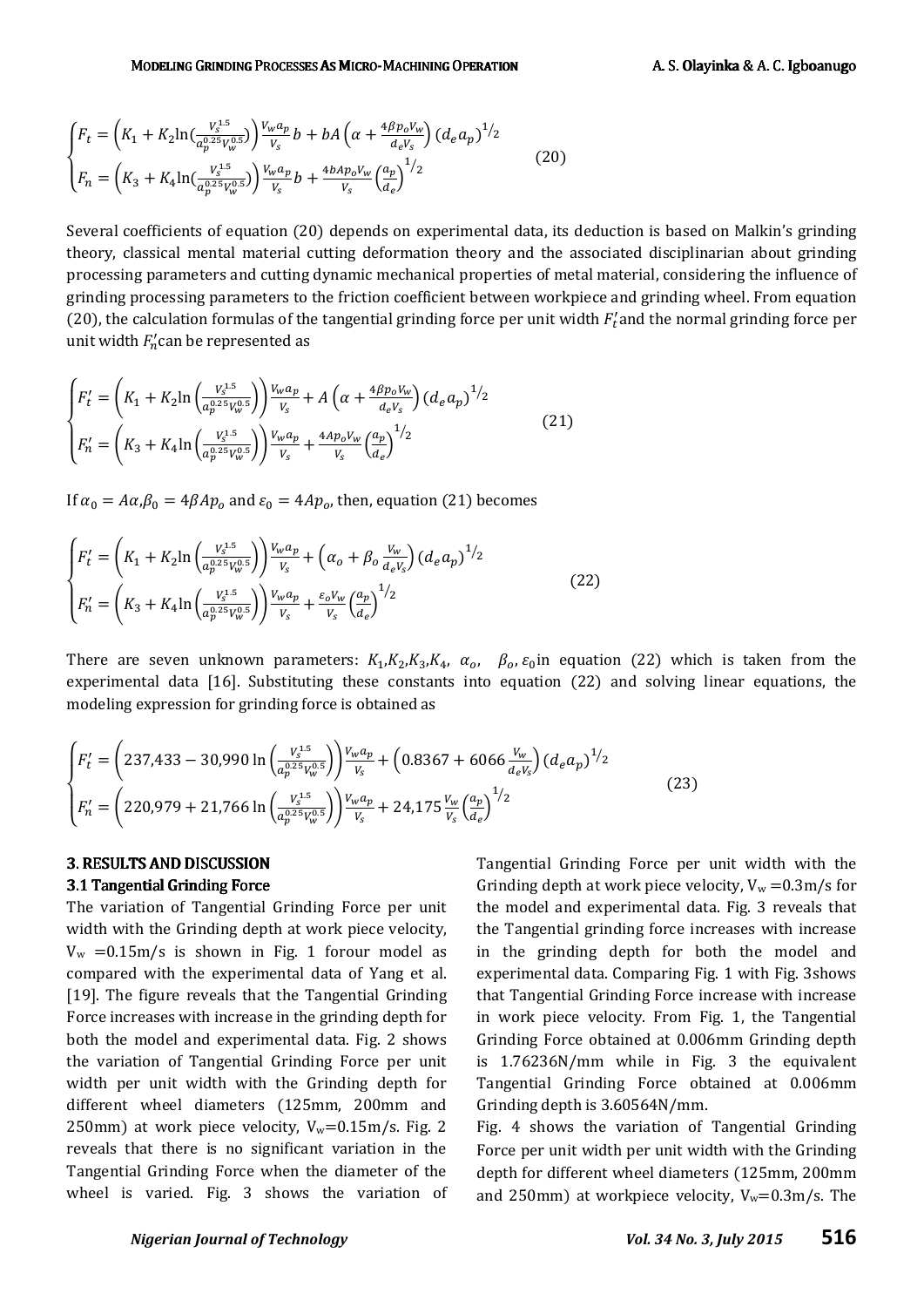Figure reveals that there is no significant variation in the Tangential Grinding Force when the diameter of the wheel is varied. The variation of Tangential Grinding Force per unit width per unit width with the Grinding depth for different Wheel velocity at Workpiece velocity,  $V_w = 0.03 \text{m/s}$  is presented in Fig. 5, it shows that the Tangential Grinding Force decreases as the Grinding wheel velocity increases.

Fig. 6 shows the variation of Tangential Grinding Force per unit width with the Grinding depth for different workpiece velocity and different wheel diameter at wheel speed,  $V_s = 24 \text{m/s}$ . It can be inferred from Fig. 6 that the Tangential Grinding Force per unit width remains relatively constant for any value of wheel diameter while it increases with increase in workpiece feed velocity. The variation of Tangential Grinding Force per unit width with the Workpiece Feed Velocity for different wheel velocity at Grinding depth,  $a_p=0.001$ mm is shown in Fig. 7, the figure shows that the Tangential Grinding Force per unit width required for grinding the workpiece increases as the velocity of the workpiece feed increases. Fig. 8 shows the variation of Tangential Grinding Force model per unit width with the Workpiece Feed Velocity for different wheel velocity at Grinding depth,  $a_p=0.005$ mm, Fig. 8 reveals that the Tangential Grinding Force per unit width required for grinding the workpiece increases as the velocity of the workpiece feed increases. Comparing Fig. 7 and Fig. 8, it can be inferred that the Tangential Grinding Force per unit width required for grinding depth of 0.005mm is greater than that required for a grinding depth of 0.001mm.

The variations of Tangential Grinding Force per unit width with the Workpiece Feed Velocity for different wheel diameter at Grinding depths,  $a_p=0.001$ mm and  $a_p=0.005$ mm are presented in Fig. 9 and Fig. 10 respectively, The figures revealed that the Tangential Grinding Force per unit width increases with increase in workpiece feed velocity but remained relatively constant with the grinding wheel diameter.

The result of model for Variation of Tangential Grinding Force per unit width with the Grinding Wheel Velocity for different Grinding depth at Workpiece Feed Velocity,  $V_w = 0.15 \text{m/s}$  and wheel diameter,  $d_e = 125$ mm is shown in Fig. 11, the figure indicates that Grinding wheel velocity decreases in a non linear manner with increase in Tangential Grinding Force. Fig. 12 shows the model output for Variation of Tangential Grinding Force per unit width with the Grinding Wheel Velocity for different Grinding depth at Workpiece Feed Velocity,  $V_w =$ 0.3m/s and wheel diameter,  $d_e = 125$ mm, Fig 12 also reveals that Grinding wheel velocity decreases with increase in Tangential Grinding Force. Fig. 11 and Fig. 12 revealed that as the grinding depth required for grinding workpiece increases, the corresponding tangential grinding force also increased. Comparison of Fig. 11 and Fig. 12 indicates that increase in Workpiece feed velocity leads to a corresponding increase in Tangential Grinding Force. The correlation coefficient r<sup>2</sup>computed (0.9583 and 0.9285 for feed velocities of 0.15 m/s and 3.0m/s respectively) showed that our model is in good agreement with experimental result (Yang et al., 2003).

Fig. 11 and Fig. 12 are similar to Fig. 13 and Fig 14 respectively except for the wheel diameter that was changed from 125mm to 200mm. Figures  $11 - 14$ suggested that Tangential Grinding Force does not vary significantly with variation in wheel diameter.

#### 3.2 Normal Grinding Force

Fig. 15 is the model variation of Normal Grinding Force per unit width with the Grinding depth for different Workpiece Velocity at Wheel speed,  $V_s$  $=24m/s$ , it can be deduced form the figure that the grinding depth of a workpiece material increases with increase in the Normal Grinding Force per unit width. Fig. 15 also revealed that the workpiece feed velocity increases with increase in Normal Grinding Force. Fig 16 shows the model for the variation of Normal Grinding Force per unit width with the Grinding depth for different Wheel Velocity at Workpiece velocity, Vs  $=0.03$ m/s, from this figure it can be inferred that the grinding depth is directly proportional to the Normal Grinding Force.

Model result for variation of Normal Grinding Force per unit width with the Grinding Wheel Velocity for different Grinding depth at Workpiece Feed Velocity,  $V_w = 0.15 \text{m/s}$  and wheel diameter,  $d_e = 125 \text{mm}$  is shown in Fig. 17, which revealed that Normal Grinding Force increases with decrease in Grinding wheel velocity but increases with increase in grinding depth of the workpiece material. Fig. 18 is the model result for variation of Normal Grinding Force per unit width with the Grinding Wheel Velocity for different Grinding depth at Workpiece Feed Velocity,  $V_w =$ 0.3m/s and wheel diameter,  $d_e = 125$ mm, Fig. 18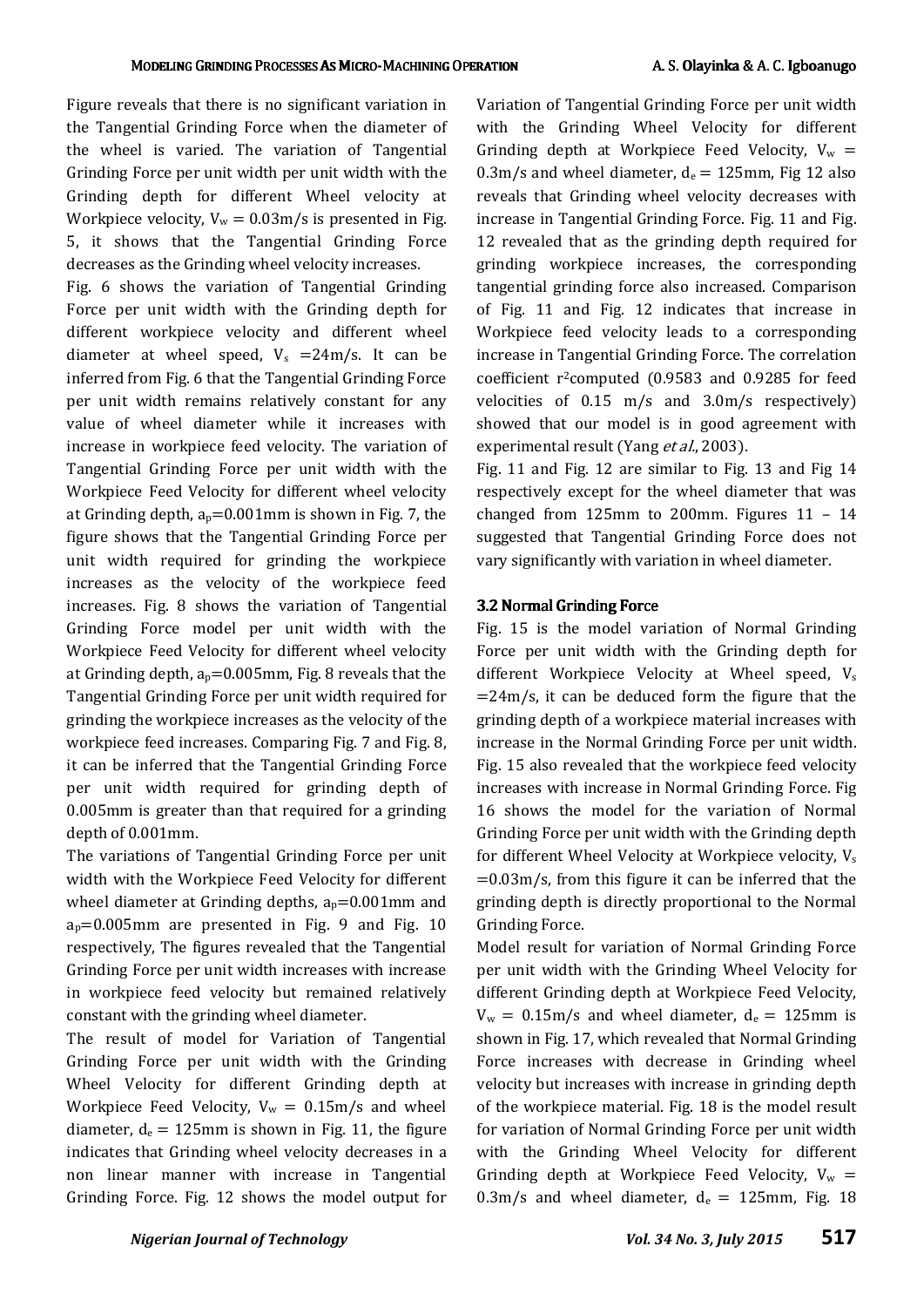inferred that the Normal Grinding Force increases with decrease in Grinding wheel velocity but increases with increase in grinding depth of the workpiece. Comparing Fig. 17 and Fig. 18, it can be seen that increase in workpiece feed velocity leads to a corresponding increase in Normal Grinding Force. With all the parameters in Fig. 17 and Fig. 18 the same except for the workpiece feed velocity,  $V_w$  which were 0.15m/s and 0.3m/s respectively, the highest normal grinding force for the two cases were 9.07237N/mm and 19.58487N/mm respectively. This suggested that the Normal Grinding Force required for grinding a workpiece if the velocity of workpiece is increased from 0.15m/s to 0.3m/s will be 10.5125N/mm.

Fig. 19 and Fig. 20 presents the model for variation of Normal Grinding Force per unit width with the Grinding Wheel Velocity for different Workpiece Feed Velocity at and wheel diameter,  $d_e = 125$ mm and Grinding depth,  $a_p=0.001$ mm and  $a_p=0.005$ mm respectively, Fig. 19 and Fig. 20 revealed that Grinding wheel velocity decreases as the Normal Grinding Force increases, however, Normal Grinding Force increases with increase in grinding depth. Fig. 21 and Fig. 22 show the result of the model for the variation of Normal Grinding Force per unit width with Workpiece Feed Velocity for different the Grinding Wheel Velocity at wheel diameter,  $d_e = 125$ mm and Grinding depth,  $a_p = 0.001$ mm and  $a_p = 0.005$ mm respectively, the figures revealed that increase in velocity of the workpiece leads to increase in Normal Grinding Force. Comparing Fig. 21 and Fig. 22 showed that Normal Grinding Force is higher for grinding

depth of 0.005mm than the grinding depth of 0.001mm indicating that as the grinding depth required increases, the corresponding Normal Grinding Force required also increased.

# 3.3 Correlation between Tangential and Normal **Grinding Forces**

Fig. 23 shows the Relationship between Normal Grinding Force per unit width and Tangential Grinding Force per unit width with Workpiece Feed Velocity at Grinding depth,  $a_p = 0.001$ mm. Fig. 23 indicates that at lower workpiece feed velocity (11m/s), the Normal Grinding Forces is fairly higher than the Tangential Grinding Force but as the workpiece feed velocity increases the difference between Normal and Tangential Grinding Forces decreases till 14m/s workpiece feed velocity when Normal and Tangential Grinding Forces assume the same value. From 15m/s upward, the value of Normal and Tangential Grinding Forces diverges out with Tangential Grinding Force having a higher value. Fig. 24 shows the relationship between Normal Grinding Force per unit width and Tangential Grinding Force per unit width with Workpiece Feed Velocity at Grinding depth,  $a_p=$ 0.005mm, Fig. 24 shows that Normal Grinding Force is higher than the Tangential Grinding Force. Table 4.1 shows the model result and experimental result of Yang, et al.[19] for Tangential Grinding Force at various values of Grinding Depth, the results shows that the model result is well correlated with the experimental value.

|              | Grinding wheel velocity, $V_s = 24 \text{m/s}$ |                            |                            |                            |
|--------------|------------------------------------------------|----------------------------|----------------------------|----------------------------|
|              | Workpiece Feed Velocity,                       |                            | Workpiece Feed Velocity,   |                            |
|              | $V_w = 0.15 \text{m/s}$                        |                            | $V_w = 0.3 \text{m/s}$     |                            |
|              |                                                | <b>Experimental Result</b> |                            | <b>Experimental Result</b> |
| Grinding     | This work                                      | [19]                       | This work                  | [19]                       |
| Depth, $a_p$ | <b>Tangential Grinding</b>                     | <b>Tangential Grinding</b> | <b>Tangential Grinding</b> | <b>Tangential Grinding</b> |
| (mm)         | Force (N/mm)                                   | Force (N/mm)               | Force (N/mm)               | Force (N/mm)               |
| 0.001        | 0.44547                                        | 0.554                      | 0.7891                     | 0.901                      |
| 0.002        | 0.72197                                        | 0.643                      | 1.37855                    | 1.266                      |
| 0.003        | 0.98496                                        | 0.911                      | 1.96374                    | 1.61                       |
| 0.004        | 1.039                                          | 1.039                      | 2.5534                     | 1.829                      |
| 0.005        | 1.188                                          | 1.188                      | 3.14936                    | 2.083                      |
| 0.006        | 1.363                                          | 1.363                      | 3.75192                    | 2.047                      |

Table: 4.1: Tangential Grinding Force for various values of Grinding Depth, Model result and experimental result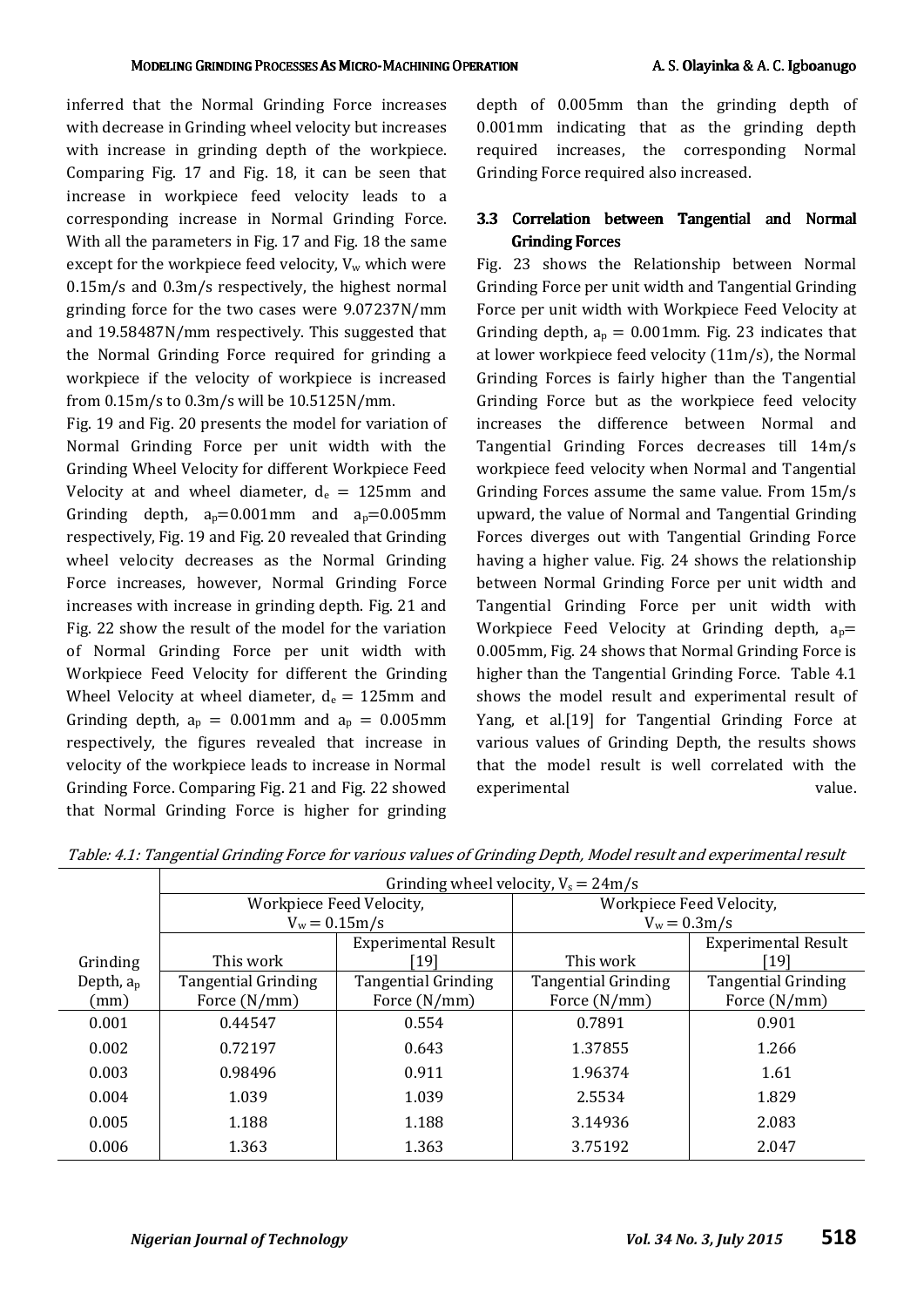

Fig. 1: Variation of Tangential Grinding Force per unit width with the Grinding depth at wheel speed,  $V_w = 0.15 \text{m/s}$ . Triangular symbol correspond to the experimental data [19]



Fig. 2: Variation of Tangential Grinding Force per unit width per unit *width with the Grinding depth for different wheel diameter at workpiece velocity, Vw =0.15m/s* 



Fig. 3: Variation of Tangential Grinding Force per unit width per unit *width with the Grinding depth at Workpiece velocity, Vw=0.3m/s. Triangular symbol correspond to the experimental data of [19]* 



Fig. 4: Variation of Tangential Grinding Force per unit width per unit *width with the Grinding depth for different wheel diameter at Workpiece velocity, Vw =0.3m/s*



Fig. 5: Variation of Tangential Grinding Force per unit width per unit *width with the Grinding depth for different Wheel velocity at Workpiece velocity, Vw = 0.03m/s* 



Fig. 6: Variation of Tangential Grinding Force per unit width with the *Grinding depth for different workpiece velocity and different wheel diameter at wheel speed, Vs =24m/s* 



Fig. 7: Variation of Tangential Grinding Force per unit width with the *Workpiece Feed Velocity for different wheel velocity at Grinding depth, ap=0.001mm* 



Fig. 8: Variation of Tangential Grinding Force per unit width with the *Workpiece Feed Velocity for different wheel velocity at Grinding depth, ap=0.005m*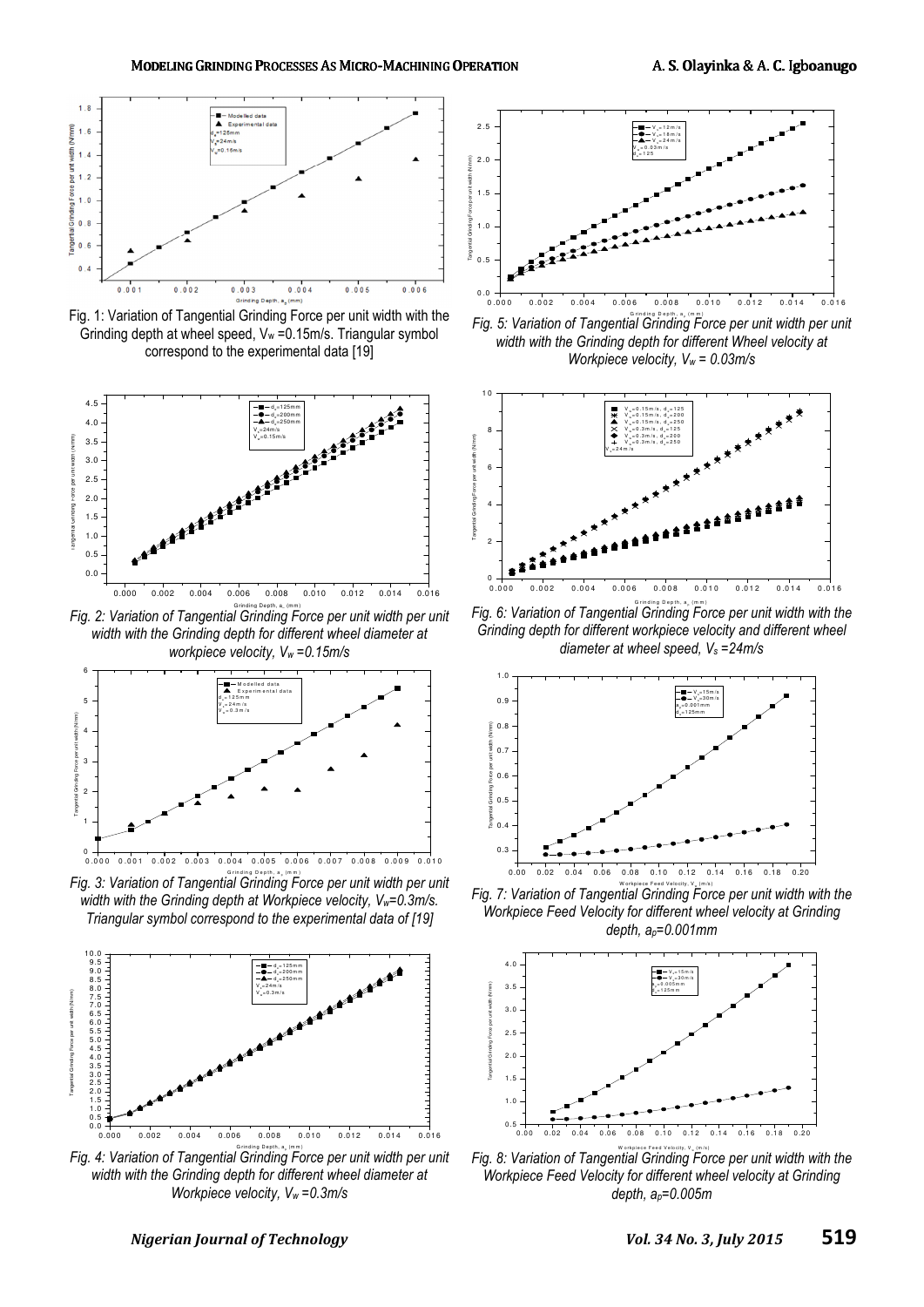Nimmi aid<sup>m</sup>



Fig. 9: Variation of Tangential Grinding Force per unit width wqewith *the Workpiece Feed Velocity for different wheel diameter at Grinding depth, ap=0.001mm* 



Fig. 10: Variation of Tangential Grinding Force per unit width with *the Workpiece Feed Velocity for different wheel diameter at Grinding depth, ap=0.005mm* 



Fig. 11: Variation of Tangential Grinding Force per unit width with *the Grinding Wheel Velocity for different Grinding depth at* 

*Workpiece Feed Velocity, V<sub><i>w*</sub></sub> = 0.15m/s and wheel diameter,  $d_e$  = *125mm* 



Fig. 12: Variation of Tangential Grinding Force per unit width with *the Grinding Wheel Velocity for different Grinding depth at Workpiece Feed Velocity, Vw = 0.3m/s and wheel diameter, de = 125mm*



Fig. 13: Variation of Tangential Grinding Force per unit width with *the Grinding Wheel Velocity for different Grinding depth at Workpiece Feed Velocity, V<sub><i>w*</sub> = 0.15m/s and wheel diameter,  $d_e$  = *200mm* 



Fig. 14: Variation of Tangential Grinding Force per unit width with *the Grinding Wheel Velocity for different Grinding depth at Workpiece Feed Velocity, Vw = 0.3m/s and wheel diameter, de = 200mm* 



Fig. 15: Variation of Normal Grinding Force per unit width with the *Grinding depth for different Workpiece Velocity at Wheel speed, V<sup>s</sup> =24m/s* 



Fig. 16: Variation of Normal Grinding Force per unit width with the *Grinding depth for different Wheel Velocity at Workpiece velocity, V<sup>s</sup> =0.03m/s*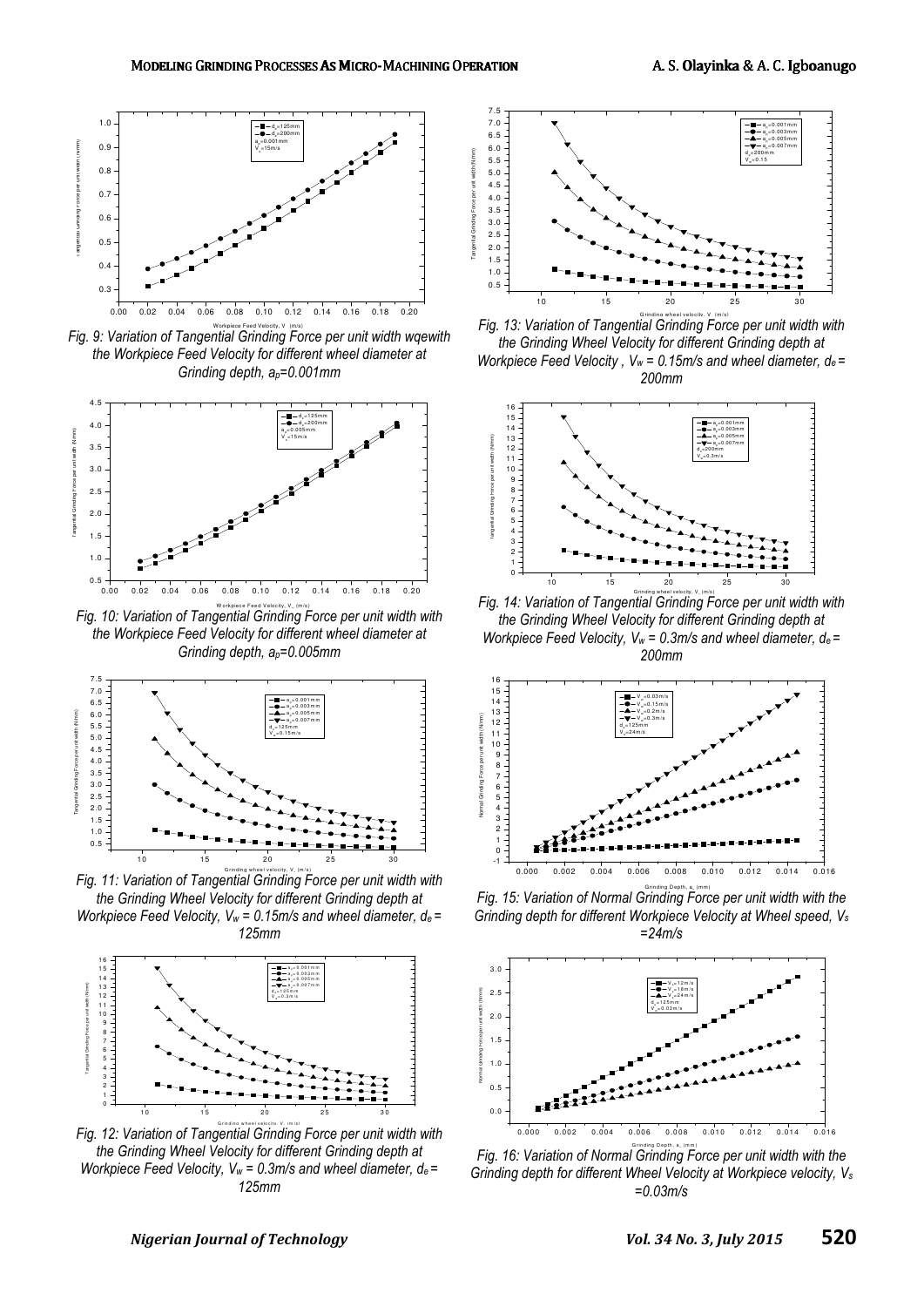

Fig. 17: Variation of Normal Grinding Force per unit width with the *Grinding Wheel Velocity for different Grinding depth at Workpiece Feed Velocity, Vw = 0.15m/s and wheel diameter, de = 125mm* 



Fig. 18: Variation of Normal Grinding Force per unit width with the *Grinding Wheel Velocity for different Grinding depth at Workpiece Feed Velocity, Vw = 0.3m/s and wheel diameter, de = 125mm* 



Fig. 19: Variation of Normal Grinding Force per unit width with the *Grinding Wheel Velocity for different Workpiece Feed Velocity at Grinding depth, ap = 0.001mm and wheel diameter, de = 125mm* 



Fig. 20: Variation of Normal Grinding Force per unit width with the *Grinding Wheel Velocity for different Workpiece Feed Velocity at Grinding depth, ap = 0.005mm and wheel diameter, de = 125mm* 



Fig. 21 Variation of Normal Grinding Force per unit width with *Workpiece Feed Velocity for different the Grinding Wheel Velocity at Grinding depth, ap = 0.001mm and wheel diameter, de = 125mm* 



Fig. 22: Variation of Normal Grinding Force per unit width with *Workpiece Feed Velocity for different the Grinding Wheel Velocity at Grinding depth, ap = 0.005mm and wheel diameter, de = 125mm* 



Fig. 23: Relationship between Normal Grinding Force per unit width *and Tangential Grinding Force per unit width with Workpiece Feed Velocity at Grinding depth, ap = 0.001mm* 



Fig. 24: Relationship between Normal Grinding Force per unit width *and Tangential Grinding Force per unit width with Workpiece Feed Velocity at Grinding depth, ap = 0.005mm*